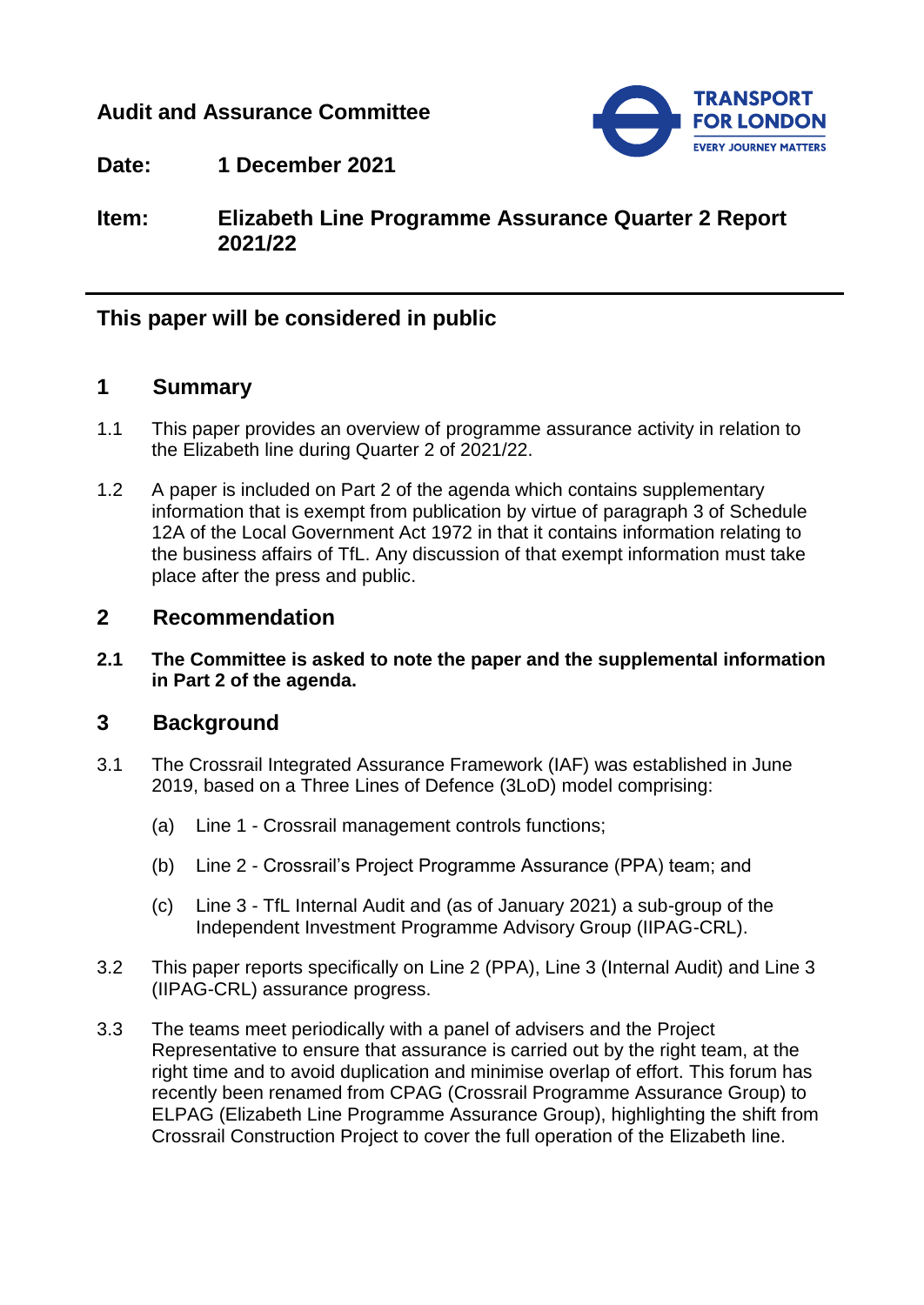# **4 Line 2 (PPA) Assurance**

- 4.1 As part of the transition arrangements between TfL and Crossrail, Line of Defence 2 (LoD2) has now transferred to TfL's Risk and Assurance Directorate.
- 4.2 Overall, the Elizabeth line is now at a more mature level of readiness and while there are several performance and reliability issues to be addressed, there is increased confidence that the railway is on track to Revenue Service, and the question is now one of precise timing of its opening.
- 4.3 LoD2 assurance continues to be undertaken, principally, on a real-time, continual assurance basis, through participation in project meetings and related activities, and providing real-time feedback to the project and operational teams. Additionally, where deemed appropriate, a series of Targeted Assurance Reviews will be recommended where there is evidence of a number of risks to either the entry into Trial Operations or Revenue Service, or to the live operation whilst in Revenue Service. Reporting is through the LoD2 Periodic Assurance Review (PAR) Reports.
- 4.4 Since the last meeting of the Committee, LoD2 has issued PAR Reports covering Periods 5, 6 and 7 2021/22, which have provided input to the periodic Integrated Assurance Report to the Elizabeth Line Delivery Group and this Committee.
- 4.5 In relation to the timeline to complete, based upon our Period 7 assessment, it is the opinion of LoD2 assurance that whilst the schedule for completing Crossrail is under significant pressure, considering the balance of risks, it is currently most likely to be on-track to open within 'first half of 2022'. Positive progress has been made in the last period in readiness for Trial Operations. The Trials Operations plan has been split into two phases to enable Phase One, which started on 20 November 2021, with the lower risk trials using staff only, and Phase Two to commence in January 2022 following the completion of a number of critical activities during December 2021. This enables mass evacuations using large numbers of public volunteers to be carried out. In taking this approach, the integrity of the Trial Operations plan remains intact, whilst also allowing the completion of critical works.
- 4.6 Regarding cost to complete, current costs and financial commitments are still within the approved budget. Costs to complete the works remain under pressure but cost reduction works are ongoing, as are contract close out negotiations with the Tier 1 suppliers ensuring all remaining costs are fully understood and provisioned for.
- 4.7 On completion of the works, the project has continued to make significant progress since the last report, key progress highlights including:
	- (a) the introduction of a new release of Siemens software ELR100, improving the system reliability performance;
	- (b) Trial Running in the Central Operating Section continues with increasing periods of 12 trains per hour;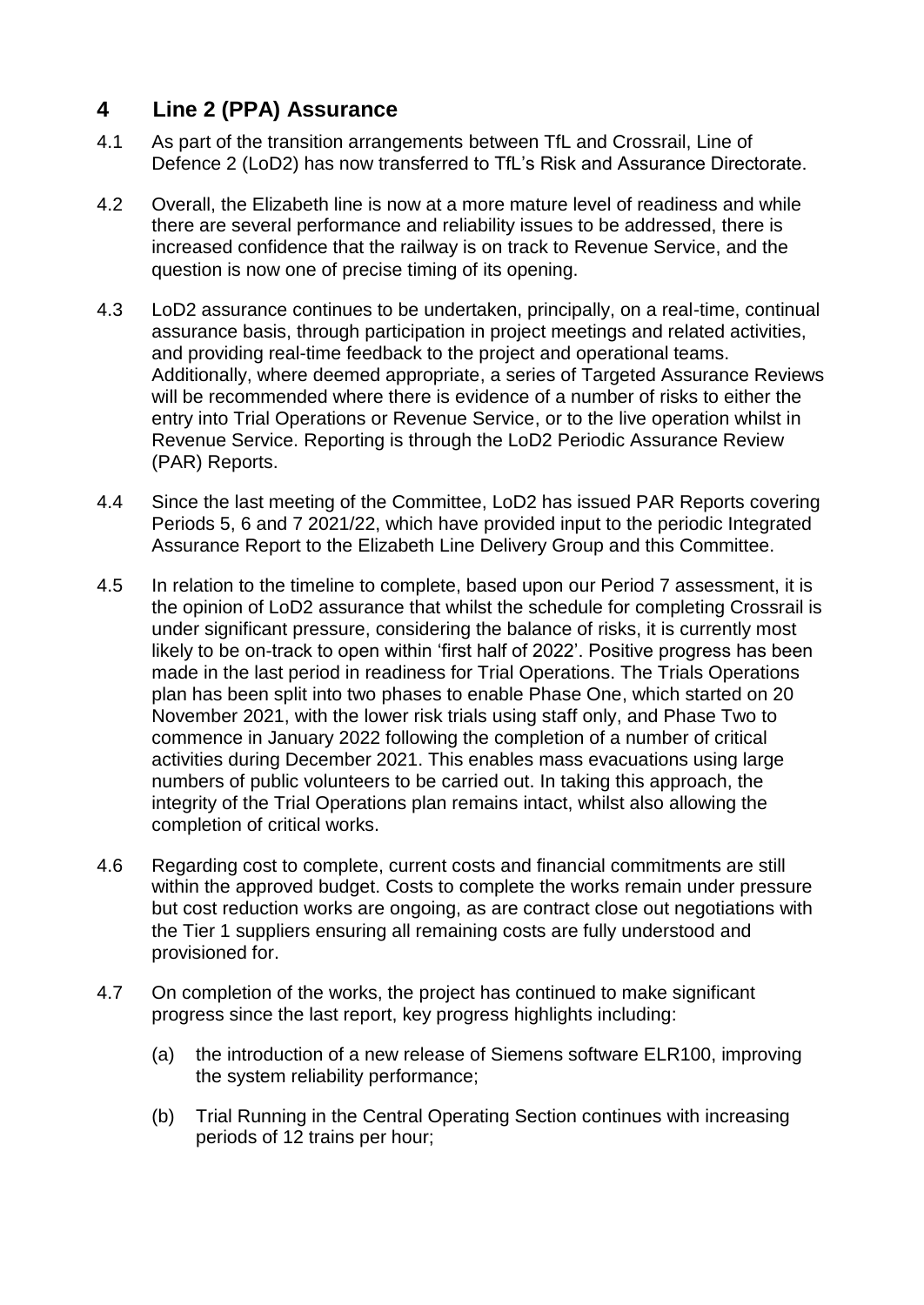- (c) stations progress continues with the total transfer of responsibility for eight stations to their respective Infrastructure Manager; four stations to Rail for London (Infrastructure) Limited – Paddington, Woolwich, Custom House and Abbey Wood; and four stations to London Underground (LU) – Tottenham Court Road, Farringdon, Liverpool Street and Whitechapel; and
- (d) maintenance productivity and access continue on the trajectory to support projected Revenue Service requirements.
- 4.8 Key indicators of maintenance performance are being refined to provide greater clarity around the average fault identification and diagnosis interval and the overall fault-to-fix cycle time.
- 4.9 The upcoming LoD2 assurance activity is currently being planned and approval will be sought with all key stakeholders.

## **5 Line 3 (TfL Internal Audit) Assurance**

- 5.1 The Crossrail Internal Audit Plan for 2021/22 was approved by the Crossrail Audit and Assurance Committee on 16 March 2021.
- 5.2 In Quarter 2 2021/22 (Q2) we issued three reports, have two in progress and have a number of audits being planned to commence in Quarter 3 2021/22 (Q3).

#### **Audit Delivery**

- 5.3 Summary information of the three reports issued in Q2 are set out below.
- 5.4 The Alternative Delivery Model Strategy audit was found to be 'Requires Improvement' and there was one high priority issue which was around a lack of management oversight of any issues which may arise in the delivery of the strategy.
- 5.5 The Monitoring Professional Service and Framework Development Consultants audit was found to be "Adequately Controlled'. There was one medium and three low priority issues. The medium issue was around inconsistent completion of Works Orders.
- 5.6 The Management of works deferred to LU audit was found to be 'Requires Improvement' and identified two high, two medium and one low priority issue. The high priority findings are:
	- (a) Crossrail had not confirmed and communicated the full scope and programme of planned works to be transferred to the Residual Works Team (RWT); and
	- (b) the RWT sponsorship team does not have an equivalent representative at Crossrail to liaise with.
- 5.7 A full list of audit reports issued during Q2 is included as Appendix 1. Audits in progress at the end of Q2 is included as Appendix 2, work planned to start in Q3 is included as Appendix 3, and details of changes to the Audit Plan is included as Appendix 4.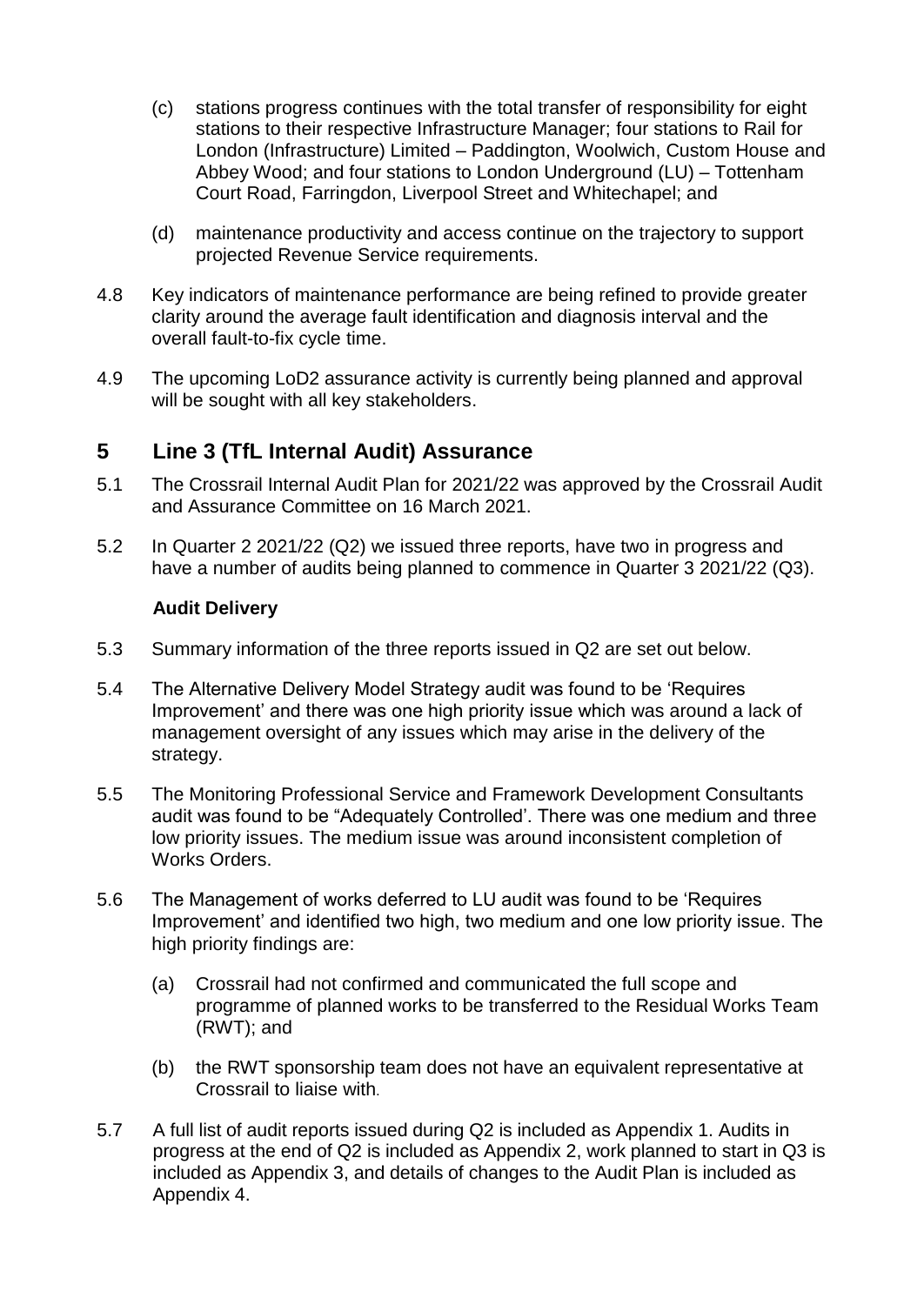### **Management Actions**

5.8 There were no actions overdue.

### **Changes to the Audit Plan**

5.9 Line of Defence 3 (LoD3) (TfL Internal Audit) regularly review and update the Audit Plan throughout the year, in liaison with management, to reflect changing business priorities. There was one change to the plan in Q2.

# **6 Line 3 (IIPAG-EL) Assurance**

- 6.1 The terms of reference of the IIPAG-EL sub-group require the group to provide a look ahead of its proposed areas of interest and work. The work plan has been integrated into the overall Integrated Audit and Assurance Plan, which is maintained by LoD2 and is reviewed and coordinated regularly within the Elizabeth Line Programme Assurance Group coordinated by LoD2/ PPA. Progress with the three main areas of focus is summarised as follows:
	- (a) Baseline 1.2 (BL1.2) the sub-group has received regular updates from LoD2, the Project Representative and other stakeholders with a particular interest in the transition period between Trial Running and Trial Operations. Details have been reviewed and feedback provided to the Trial Operations Readiness review. A number of recommendations were made together with LoD2 in support of the transition to Phase 1 of Trial Operations;
	- (b) supporting the work of the Railway Assurance Board Crossrail (RAB-C) and its successor, the Integrated Technical Assurance Panel (ITAP) – the sub-group has engaged with RAB-C and ITAP, gaining an understanding of the planning arrangements and implications for closing out the remaining assurance dependencies. This continues to be a key area of focus for the Assurance team; and
	- (c) digital railway the sub-group has completed its review of this area including an assessment of cyber security concerns.
- 6.2 The overall assessment by LoD3 (IIPAG-EL sub-group) is that the overall assurance framework has continued to operate effectively over the last quarter.

# **7 Integrated Audit and Assurance Plan**

7.1 The 3LoD IAF maintains an integrated plan of assurance activity coordinated through the Elizabeth Line Programme Assurance Group forum. The areas proposed to be covered prior to Revenue Service is attached as Appendix 5.

### **List of Appendices to this report:**

Appendix 1 – Line 3 (TfL Internal Audit) Reports issued by the end of Q2 2021/22 Appendix 2 – Line 3 (TfL Internal Audit) Work in progress at the end of Q2 2021/22 Appendix 3 – Line 3 (TfL Internal Audit) Work due to start in Q2 2021/22 Appendix 4 – Line 3 (TfL Internal Audit) Changes to the 2021/22 Audit Plan Appendix 5 – Audit and Assurance List